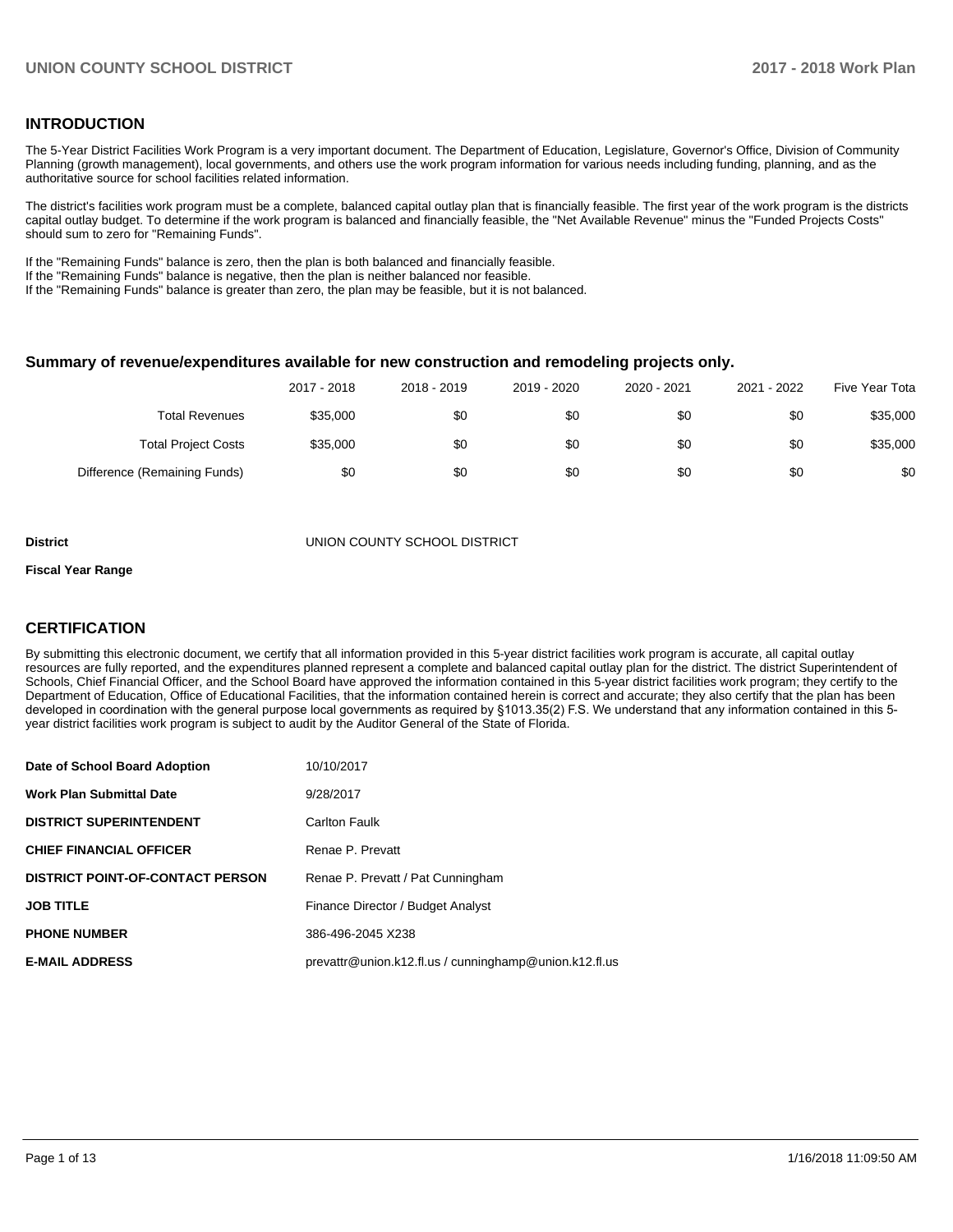# **Expenditures**

#### **Expenditure for Maintenance, Repair and Renovation from 1.50-Mills and PECO**

Annually, prior to the adoption of the district school budget, each school board must prepare a tentative district facilities work program that includes a schedule of major repair and renovation projects necessary to maintain the educational and ancillary facilities of the district.

| Item                                                                                                                                                                   | 2017 - 2018<br><b>Actual Budget</b> | 2018 - 2019<br>Projected | 2019 - 2020<br>Projected | 2020 - 2021<br>Projected | 2021 - 2022<br>Projected | <b>Total</b> |
|------------------------------------------------------------------------------------------------------------------------------------------------------------------------|-------------------------------------|--------------------------|--------------------------|--------------------------|--------------------------|--------------|
| <b>HVAC</b>                                                                                                                                                            | \$0                                 | \$0                      | \$0                      | \$0                      | \$23.803                 | \$23,803     |
| UNION SENIOR HIGH<br>Locations:                                                                                                                                        |                                     |                          |                          |                          |                          |              |
| Flooring                                                                                                                                                               | \$0                                 | \$0                      | \$0                      | \$10,000                 | \$0                      | \$10,000     |
| Locations: LAKE BUTLER ELEMENTARY, LAKE BUTLER MIDDLE, UNION SENIOR HIGH, UNION SUPERINTENDENT'S OFFICE                                                                |                                     |                          |                          |                          |                          |              |
| Roofing                                                                                                                                                                | \$15,000                            | \$0                      | \$10,000                 | \$0                      | \$0                      | \$25,000     |
| LAKE BUTLER ELEMENTARY, LAKE BUTLER MIDDLE, UNION MAINTENANCE, UNION SUPERINTENDENT'S OFFICE<br>Locations:                                                             |                                     |                          |                          |                          |                          |              |
| Safety to Life                                                                                                                                                         | \$30,000                            | \$0                      | \$0                      | \$15,000                 | \$7,500                  | \$52,500     |
| DAY CARE ANNEX, LAKE BUTLER ELEMENTARY, LAKE BUTLER MIDDLE, UNION MAINTENANCE, UNION SENIOR HIGH, UNION<br>Locations:<br>SUPERINTENDENT'S OFFICE, UNION TRANSPORTATION |                                     |                          |                          |                          |                          |              |
| Fencing                                                                                                                                                                | \$10,000                            | \$0                      | \$0                      | \$0                      | \$0                      | \$10,000     |
| LAKE BUTLER ELEMENTARY, LAKE BUTLER MIDDLE, UNION MAINTENANCE, UNION SENIOR HIGH, UNION SUPERINTENDENT'S<br>Locations:<br>OFFICE, UNION TRANSPORTATION                 |                                     |                          |                          |                          |                          |              |
| Parking                                                                                                                                                                | \$0                                 | \$0                      | \$0                      | \$6,000                  | \$0                      | \$6,000      |
| UNION MAINTENANCE, UNION TRANSPORTATION<br>Locations:                                                                                                                  |                                     |                          |                          |                          |                          |              |
| Electrical                                                                                                                                                             | \$10,000                            | \$4,061                  | \$500                    | \$0                      | \$5,000                  | \$19,561     |
| <b>UNION MAINTENANCE</b><br>Locations:                                                                                                                                 |                                     |                          |                          |                          |                          |              |
| Fire Alarm                                                                                                                                                             | \$5,000                             | \$0                      | \$5,000                  | \$0 <sub>1</sub>         | \$0                      | \$10,000     |
| Locations: LAKE BUTLER ELEMENTARY, UNION SENIOR HIGH                                                                                                                   |                                     |                          |                          |                          |                          |              |
| Telephone/Intercom System                                                                                                                                              | \$1,823                             | \$0                      | \$0                      | \$1,000                  | \$0                      | \$2,823      |
| Locations: LAKE BUTLER ELEMENTARY, LAKE BUTLER MIDDLE, UNION SENIOR HIGH                                                                                               |                                     |                          |                          |                          |                          |              |
| <b>Closed Circuit Television</b>                                                                                                                                       | \$0                                 | \$0                      | \$0                      | \$0                      | \$0                      | \$0          |
| Locations: No Locations for this expenditure.                                                                                                                          |                                     |                          |                          |                          |                          |              |
| Paint                                                                                                                                                                  | \$6.161                             | \$0                      | \$3,548                  | \$1,000                  | \$3.000                  | \$13,709     |
| Locations: DAY CARE ANNEX, LAKE BUTLER ELEMENTARY, LAKE BUTLER MIDDLE, UNION MAINTENANCE, UNION SENIOR HIGH, UNION<br>SUPERINTENDENT'S OFFICE                          |                                     |                          |                          |                          |                          |              |
| Maintenance/Repair                                                                                                                                                     | \$7,500                             | \$5,025                  | \$0                      | \$7,360                  | \$5,000                  | \$24,885     |
| Locations: UNION MAINTENANCE                                                                                                                                           |                                     |                          |                          |                          |                          |              |
| <b>Sub Total:</b>                                                                                                                                                      | \$85,484                            | \$9,086                  | \$19,048                 | \$40,360                 | \$44,303                 | \$198,281    |

| PECO Maintenance Expenditures | \$75,929 | \$75.929     | \$75.929      | \$75,929          | \$75,929    | \$379,645   |
|-------------------------------|----------|--------------|---------------|-------------------|-------------|-------------|
| 50 Mill Sub Total: I          | \$49,555 | ( \$66, 843) | $($ \$56,881) | $($ \$35,569) $ $ | ( \$31,626) | (\$141,364) |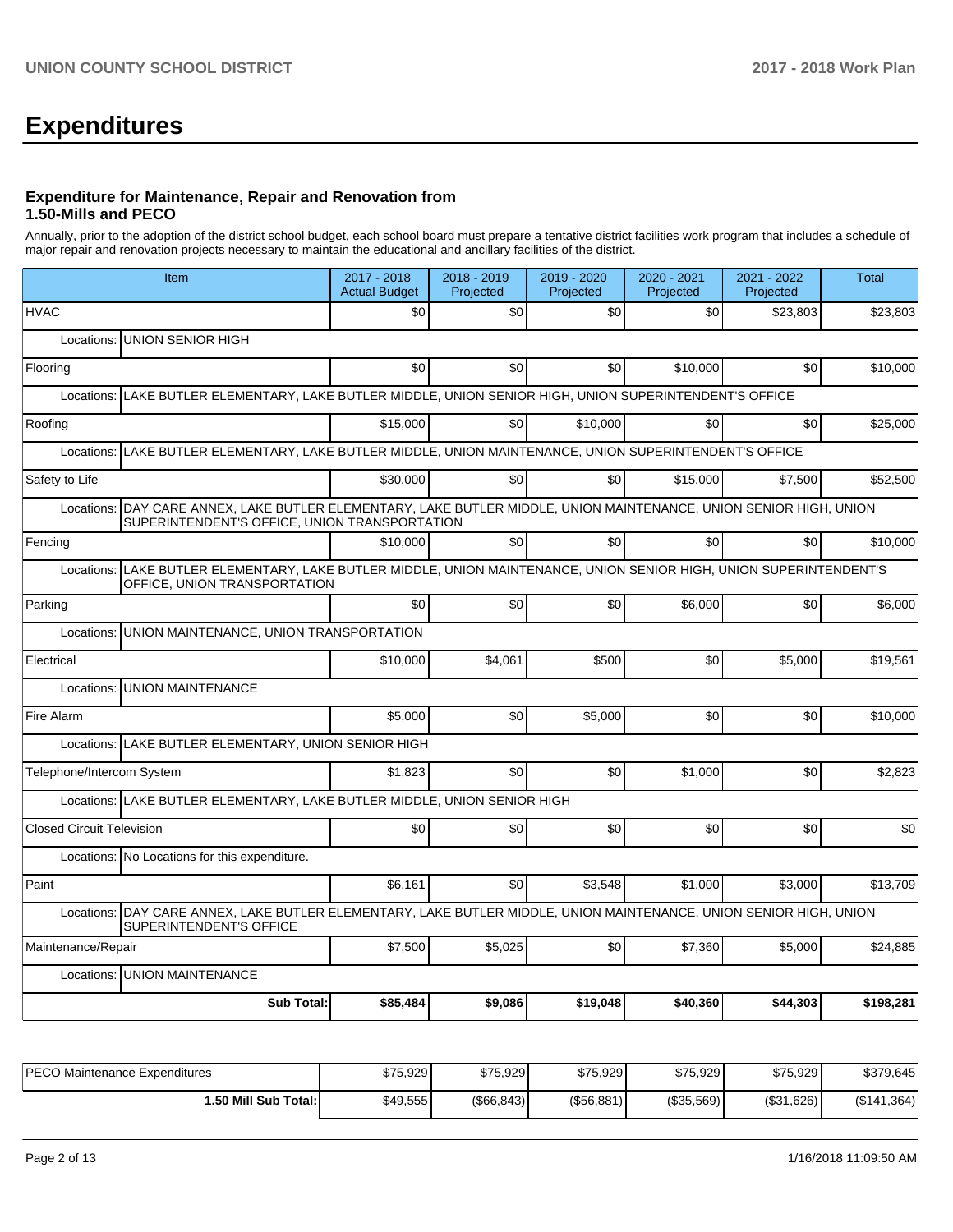# **UNION COUNTY SCHOOL DISTRICT 2017 - 2018 Work Plan**

| Other Items                                                                                                                                                         | 2017 - 2018<br><b>Actual Budget</b> | $2018 - 2019$<br>Projected | 2019 - 2020<br>Projected | $2020 - 2021$<br>Projected | $2021 - 2022$<br>Projected | Total     |  |  |
|---------------------------------------------------------------------------------------------------------------------------------------------------------------------|-------------------------------------|----------------------------|--------------------------|----------------------------|----------------------------|-----------|--|--|
| MAINTENANCE DISTRICTWIDE                                                                                                                                            | \$40,000                            | \$0                        | \$0 <sub>0</sub>         | \$0                        | \$0 I                      | \$40,000  |  |  |
| Locations IDAY CARE ANNEX. LAKE BUTLER ELEMENTARY. LAKE BUTLER MIDDLE, UNION MAINTENANCE, UNION SENIOR HIGH, UNION<br>SUPERINTENDENT'S OFFICE, UNION TRANSPORTATION |                                     |                            |                          |                            |                            |           |  |  |
| Total:                                                                                                                                                              | \$125.484                           | \$9,086                    | \$19,048                 | \$40,360                   | \$44.303                   | \$238,281 |  |  |

#### **Local 1.50 Mill Expenditure For Maintenance, Repair and Renovation**

Anticipated expenditures expected from local funding sources over the years covered by the current work plan.

| Item                                                         | 2017 - 2018<br><b>Actual Budget</b> | 2018 - 2019<br>Projected | 2019 - 2020<br>Projected | 2020 - 2021<br>Projected | 2021 - 2022<br>Projected | <b>Total</b>       |
|--------------------------------------------------------------|-------------------------------------|--------------------------|--------------------------|--------------------------|--------------------------|--------------------|
| Remaining Maint and Repair from 1.5 Mills                    | \$49,555                            | (\$66, 843)              | (\$56,881)               | (\$35,569)               | (\$31,626)               | $($ \$141,364) $ $ |
| Maintenance/Repair Salaries                                  | \$0                                 | \$0                      | \$0                      | \$0                      | \$0                      | \$0                |
| <b>School Bus Purchases</b>                                  | \$0                                 | \$0                      | \$0                      | \$0                      | \$0                      | \$0                |
| <b>Other Vehicle Purchases</b>                               | \$0                                 | \$0                      | \$0                      | \$0                      | \$0                      | \$0                |
| Capital Outlay Equipment                                     | \$25,000                            | \$0                      | \$0                      | \$0                      | \$0                      | \$25,000           |
| Rent/Lease Payments                                          | \$0                                 | \$0                      | \$0                      | \$0                      | \$0                      | \$0                |
| <b>COP Debt Service</b>                                      | \$0                                 | \$0                      | \$0                      | \$0                      | \$0                      | \$0                |
| Rent/Lease Relocatables                                      | \$0                                 | \$0                      | \$0                      | \$0                      | \$0                      | \$0                |
| <b>Environmental Problems</b>                                | \$0                                 | \$0                      | \$0                      | \$0                      | \$0                      | \$0                |
| s.1011.14 Debt Service                                       | \$0                                 | \$0                      | \$0                      | \$0                      | \$0                      | \$0                |
| <b>Special Facilities Construction Account</b>               | \$0                                 | \$0                      | \$0                      | \$0                      | \$0                      | \$0                |
| Premiums for Property Casualty Insurance - 1011.71<br>(4a,b) | \$126,000                           | \$126,000                | \$126,000                | \$130,000                | \$135,000                | \$643,000          |
| Qualified School Construction Bonds (QSCB)                   | \$0                                 | \$0                      | \$0                      | \$0                      | \$0                      | \$0                |
| Qualified Zone Academy Bonds (QZAB)                          | \$125,000                           | \$125,000                | \$125,000                | \$125,000                | \$125,000                | \$625,000          |
| <b>Local Expenditure Totals:</b>                             | \$325,555                           | \$184,157                | \$194,119                | \$219,431                | \$228,374                | \$1,151,636        |

# **Revenue**

#### **1.50 Mill Revenue Source**

Schedule of Estimated Capital Outlay Revenue from each currently approved source which is estimated to be available for expenditures on the projects included in the tentative district facilities work program. All amounts are NET after considering carryover balances, interest earned, new COP's, 1011.14 and 1011.15 loans, etc. Districts cannot use 1.5-Mill funds for salaries except for those explicitly associated with maintenance/repair projects. (1011.71 (5), F.S.)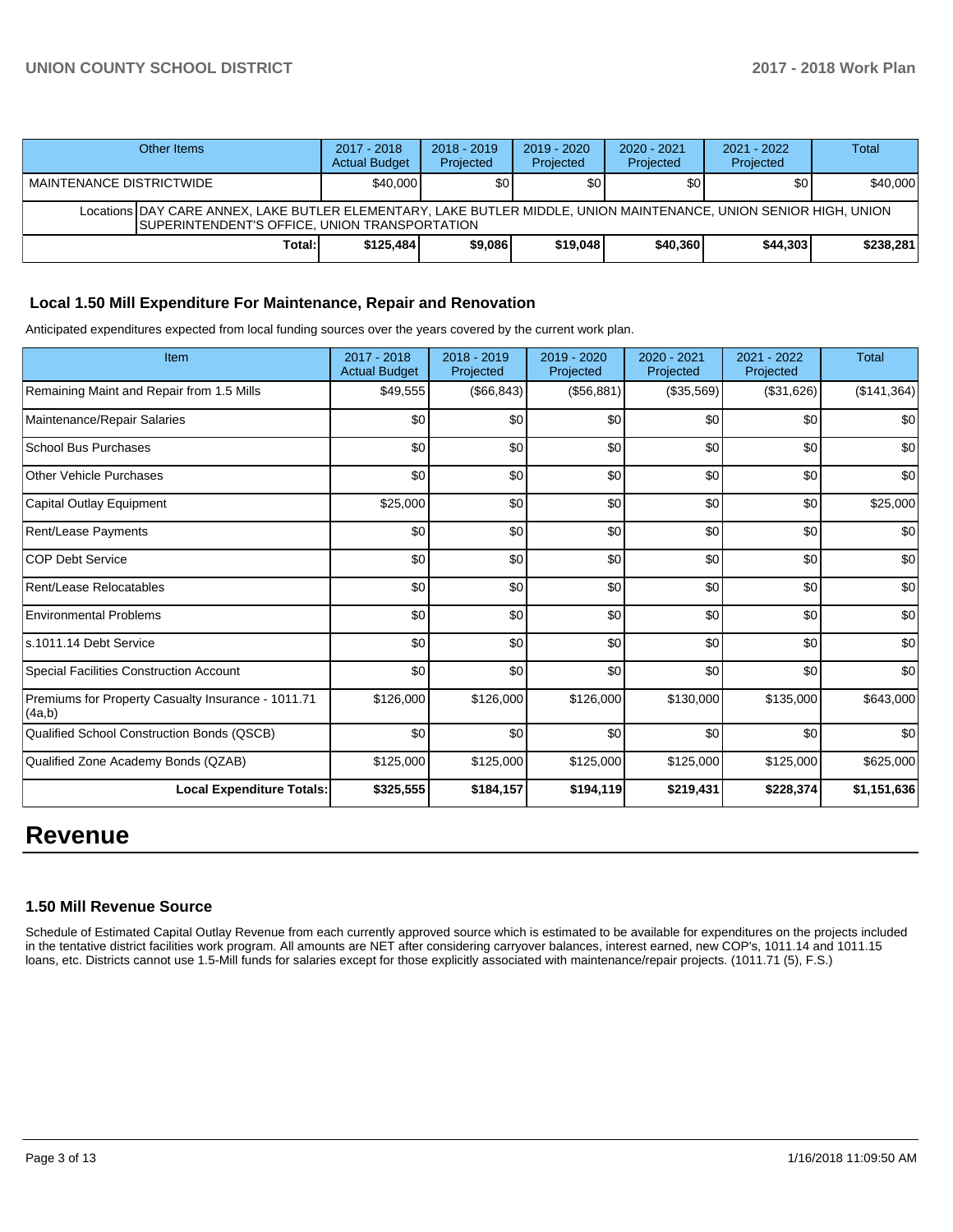# **UNION COUNTY SCHOOL DISTRICT 2017 - 2018 Work Plan**

| Item                                                                                | Fund | 2017 - 2018<br><b>Actual Value</b> | $2018 - 2019$<br>Projected | $2019 - 2020$<br>Projected | $2020 - 2021$<br>Projected | $2021 - 2022$<br>Projected | <b>Total</b>    |
|-------------------------------------------------------------------------------------|------|------------------------------------|----------------------------|----------------------------|----------------------------|----------------------------|-----------------|
| (1) Non-exempt property<br>lassessed valuation                                      |      | \$260,876,415                      | \$270,368,087              | \$275,996,780              | \$280,574,453              | \$290,508,392              | \$1,378,324,127 |
| (2) The Millege projected for<br>discretionary capital outlay per<br>ls.1011.71     |      | 0.00                               | 0.00                       | 0.00                       | 0.00                       | 0.00                       |                 |
| $(3)$ Full value of the 1.50-Mill<br>discretionary capital outlay per<br>ls.1011.71 |      | \$438,272                          | \$454,218                  | \$463.675                  | \$471,365                  | \$488,054                  | \$2,315,584     |
| $(4)$ Value of the portion of the 1.50<br>-Mill ACTUALLY levied                     | 370I | \$0 <sub>1</sub>                   | \$0                        | \$0                        | \$0                        | \$0                        | \$0             |
| $(5)$ Difference of lines (3) and (4)                                               |      | \$438,272                          | \$454,218                  | \$463,675                  | \$471,365                  | \$488,054                  | \$2,315,584     |

### **PECO Revenue Source**

The figure in the row designated "PECO Maintenance" will be subtracted from funds available for new construction because PECO maintenance dollars cannot be used for new construction.

| Item                          | Fund             | $2017 - 2018$<br><b>Actual Budget</b> | $2018 - 2019$<br>Projected | 2019 - 2020<br>Projected | $2020 - 2021$<br>Projected | $2021 - 2022$<br>Projected | <b>Total</b> |
|-------------------------------|------------------|---------------------------------------|----------------------------|--------------------------|----------------------------|----------------------------|--------------|
| <b>IPECO New Construction</b> | 340 <sup>1</sup> | \$0                                   | \$0                        | \$9,962                  | \$35,274                   | \$44.217                   | \$89,453     |
| PECO Maintenance Expenditures |                  | \$75,929                              | \$75.929                   | \$75,929                 | \$75,929                   | \$75,929                   | \$379,645    |
|                               |                  | \$75,929                              | \$75,929                   | \$85,891                 | \$111.203                  | \$120.146                  | \$469,098    |

# **CO & DS Revenue Source**

Revenue from Capital Outlay and Debt Service funds.

| Item                                      | Fund | $2017 - 2018$<br><b>Actual Budget</b> | $2018 - 2019$<br>Projected | $2019 - 2020$<br>Projected | $2020 - 2021$<br>Projected | $2021 - 2022$<br>Projected | <b>Total</b> |
|-------------------------------------------|------|---------------------------------------|----------------------------|----------------------------|----------------------------|----------------------------|--------------|
| ICO & DS Cash Flow-through<br>Distributed | 360  | \$33.383                              | \$33,383                   | \$33,383                   | \$33.383                   | \$33,383                   | \$166.915    |
| ICO & DS Interest on<br>Undistributed CO  | 360  | \$774                                 | \$774                      | \$774                      | \$774                      | \$774                      | \$3,870      |
|                                           |      | \$34,157                              | \$34,157                   | \$34,157                   | \$34.157                   | \$34.157                   | \$170,785    |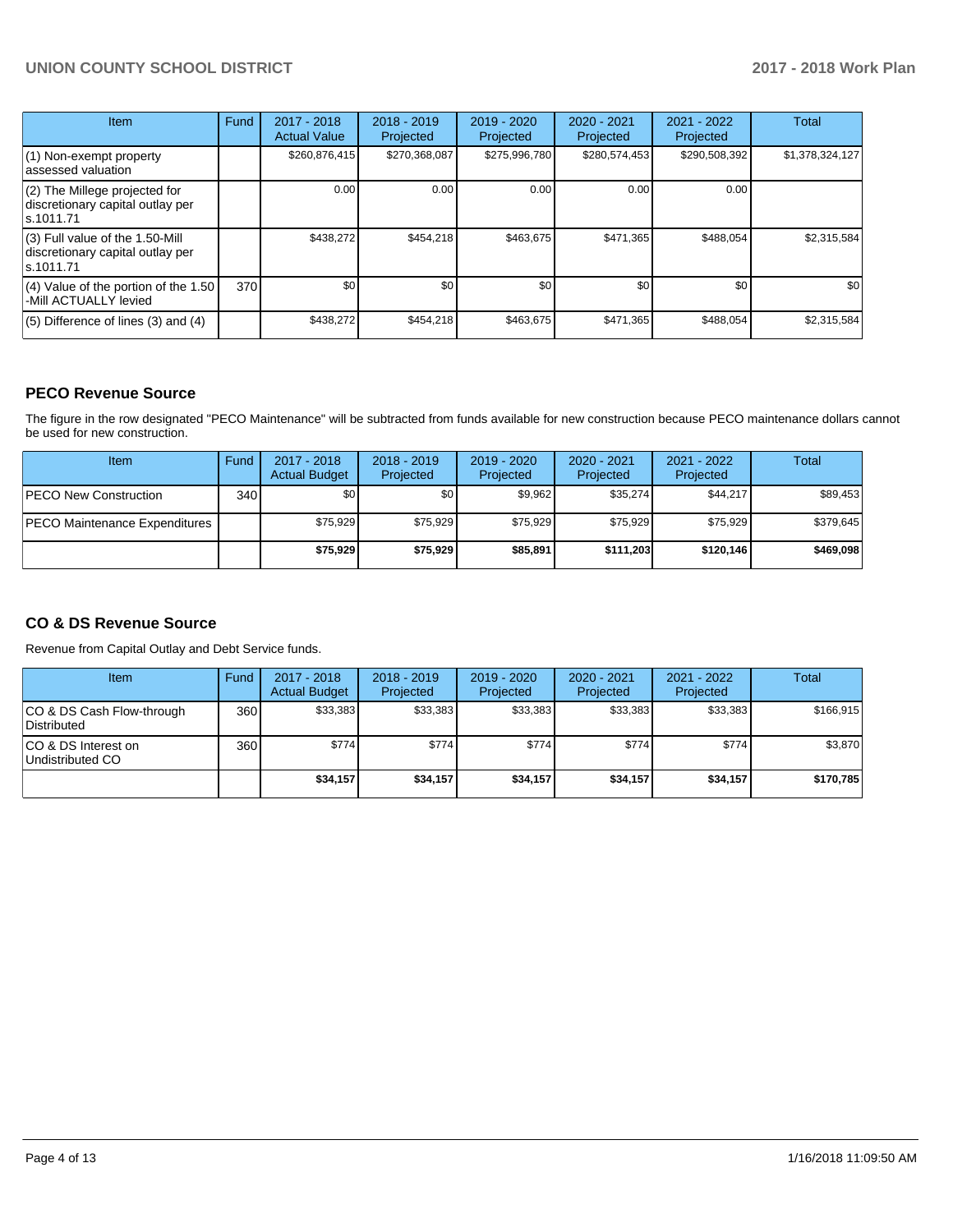#### **Fair Share Revenue Source**

Nothing reported for this section. All legally binding commitments for proportionate fair-share mitigation for impacts on public school facilities must be included in the 5-year district work program.

#### **Sales Surtax Referendum**

Specific information about any referendum for a 1-cent or 1/2-cent surtax referendum during the previous year.

**Did the school district hold a surtax referendum during the past fiscal year 2016 - 2017?**

No

#### **Additional Revenue Source**

Any additional revenue sources

| Item                                                                                                   | 2017 - 2018<br><b>Actual Value</b> | 2018 - 2019<br>Projected | 2019 - 2020<br>Projected | 2020 - 2021<br>Projected | 2021 - 2022<br>Projected | <b>Total</b> |
|--------------------------------------------------------------------------------------------------------|------------------------------------|--------------------------|--------------------------|--------------------------|--------------------------|--------------|
| Proceeds from a s.1011.14/15 F.S. Loans                                                                | \$0                                | \$0                      | \$0                      | \$0                      | \$0                      | \$0          |
| District Bonds - Voted local bond<br>referendum proceeds per s.9, Art VII<br><b>State Constitution</b> | \$0                                | \$0                      | \$0                      | \$0                      | \$0                      | \$0          |
| Proceeds from Special Act Bonds                                                                        | \$0                                | \$0                      | \$0                      | \$0                      | \$0                      | \$0          |
| Estimated Revenue from CO & DS Bond<br>Sale                                                            | \$0                                | \$0                      | \$0                      | \$0                      | \$0                      | \$0          |
| Proceeds from Voted Capital<br>Improvements millage                                                    | \$0                                | \$0                      | \$0                      | \$0                      | \$0                      | \$0          |
| Other Revenue for Other Capital Projects                                                               | \$0                                | \$0                      | \$0                      | \$0                      | \$0                      | \$0          |
| Proceeds from 1/2 cent sales surtax<br>authorized by school board                                      | \$0                                | \$0                      | \$0                      | \$0                      | \$0                      | \$0          |
| Proceeds from local governmental<br>infrastructure sales surtax                                        | \$0                                | \$0                      | \$0                      | \$0                      | \$0                      | \$0          |
| Proceeds from Certificates of<br>Participation (COP's) Sale                                            | \$0                                | \$0                      | \$0                      | \$0                      | \$0                      | \$0          |
| Classrooms First Bond proceeds amount<br>authorized in FY 1997-98                                      | \$0                                | \$0                      | \$0                      | \$0                      | \$0                      | \$0          |
| <b>Classrooms for Kids</b>                                                                             | \$0                                | \$0                      | \$0                      | \$0                      | \$0                      | \$0          |
| <b>District Equity Recognition</b>                                                                     | \$0                                | \$0                      | \$0                      | \$0                      | \$0                      | \$0          |
| <b>Federal Grants</b>                                                                                  | \$0                                | \$0                      | \$0                      | \$0                      | \$0                      | \$0          |
| Proportionate share mitigation (actual<br>cash revenue only, not in kind donations)                    | \$0                                | \$0                      | \$0                      | \$0                      | \$0                      | \$0          |
| Impact fees received                                                                                   | \$0                                | \$0                      | \$0                      | \$0                      | \$0                      | \$0          |
| Private donations                                                                                      | \$0                                | \$0                      | \$0                      | \$0                      | \$0                      | \$0          |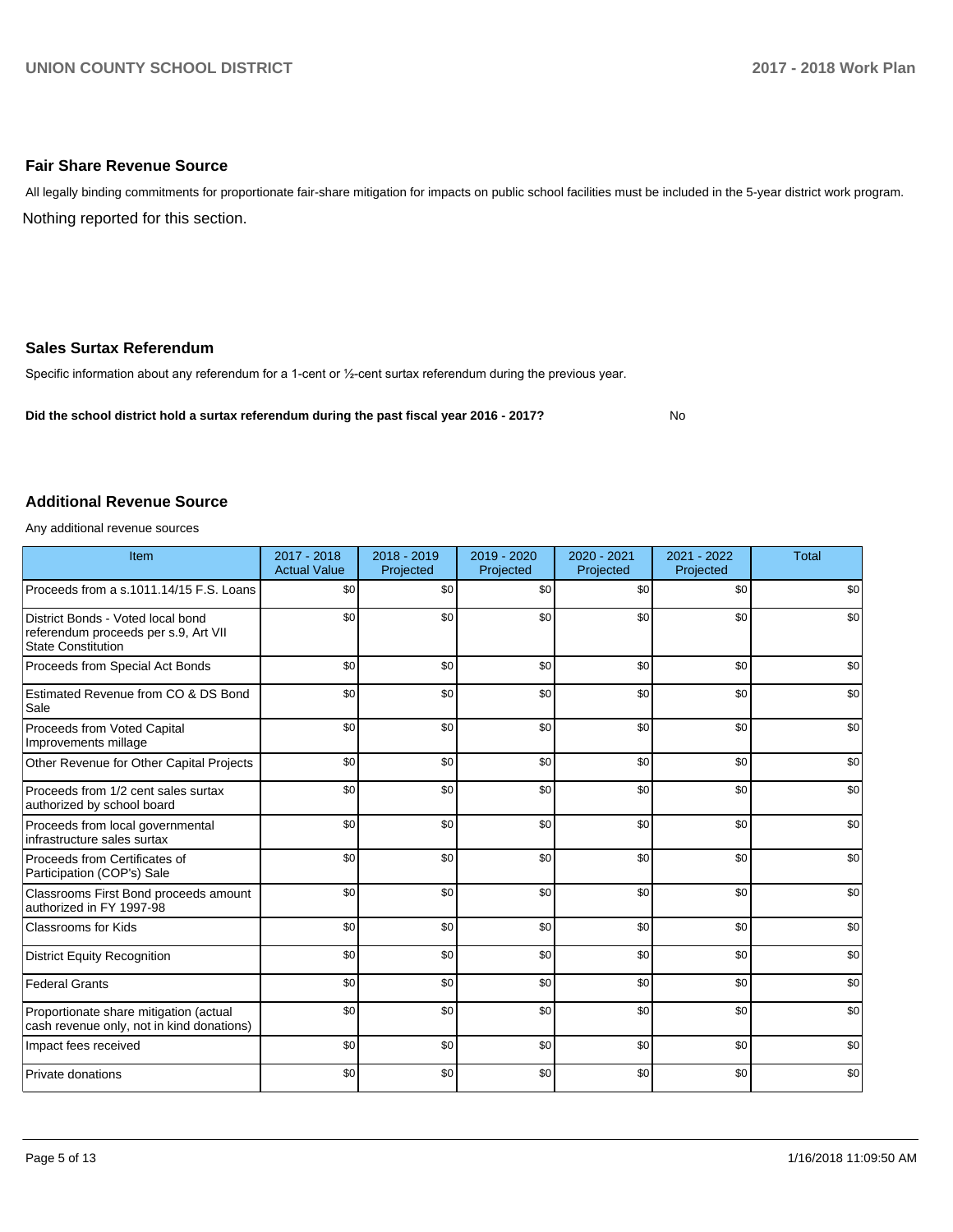# **UNION COUNTY SCHOOL DISTRICT 2017 - 2018 Work Plan**

| Grants from local governments or not-for-<br>profit organizations                                                         | \$0              | \$0       | \$0       | \$0       | \$0       | \$0       |
|---------------------------------------------------------------------------------------------------------------------------|------------------|-----------|-----------|-----------|-----------|-----------|
| Interest, Including Profit On Investment                                                                                  | \$0              | \$0       | \$0       | \$0       | \$0       | \$0       |
| Revenue from Bonds pledging proceeds<br>from 1 cent or 1/2 cent Sales Surtax                                              | \$0              | \$0       | \$0       | \$0       | \$0       | \$0       |
| <b>Total Fund Balance Carried Forward</b>                                                                                 | \$326,398        | \$150,000 | \$150,000 | \$150,000 | \$150,000 | \$926,398 |
| General Capital Outlay Obligated Fund<br><b>Balance Carried Forward From Total</b><br><b>Fund Balance Carried Forward</b> | \$0              | \$0       | \$0       | \$0       | \$0       | \$0       |
| Special Facilities Construction Account                                                                                   | \$0              | \$0       | \$0       | \$0       | \$0       | \$0       |
| One Cent - 1/2 Cent Sales Surtax Debt<br>Service From Total Fund Balance Carried<br>Forward                               | \$0              | \$0       | \$0       | \$0       | \$0       | \$0       |
| Capital Outlay Projects Funds Balance<br>Carried Forward From Total Fund<br><b>Balance Carried Forward</b>                | \$0 <sub>l</sub> | \$0       | \$0       | \$0       | \$0       | \$0       |
| <b>Subtotal</b>                                                                                                           | \$326,398        | \$150,000 | \$150,000 | \$150,000 | \$150,000 | \$926,398 |

# **Total Revenue Summary**

| <b>Item Name</b>                                              | 2017 - 2018<br><b>Budget</b> | $2018 - 2019$<br>Projected | $2019 - 2020$<br>Projected | $2020 - 2021$<br><b>Projected</b> | 2021 - 2022<br>Projected | <b>Five Year Total</b> |
|---------------------------------------------------------------|------------------------------|----------------------------|----------------------------|-----------------------------------|--------------------------|------------------------|
| Local 1.5 Mill Discretionary Capital Outlay<br><b>Revenue</b> | \$0                          | \$0                        | \$0                        | \$0                               | \$0                      | \$0                    |
| IPECO and 1.5 Mill Maint and Other 1.5<br>Mill Expenditures   | $(\$325,555)$                | (\$184, 157)               | (\$194, 119)               | (\$219,431)                       | (\$228,374)              | (\$1,151,636)          |
| <b>IPECO Maintenance Revenue</b>                              | \$75.929                     | \$75,929                   | \$75,929                   | \$75,929                          | \$75,929                 | \$379,645              |
| <b>Available 1.50 Mill for New</b><br><b>Construction</b>     | (\$325,555)                  | (\$184, 157)               | (\$194, 119)               | (S219, 431)                       | (\$228,374)              | (\$1,151,636)          |

| <b>Item Name</b>                      | 2017 - 2018<br><b>Budget</b> | $2018 - 2019$<br>Projected | $2019 - 2020$<br>Projected | 2020 - 2021<br>Projected | 2021 - 2022<br>Projected | <b>Five Year Total</b> |
|---------------------------------------|------------------------------|----------------------------|----------------------------|--------------------------|--------------------------|------------------------|
| ICO & DS Revenue                      | \$34,157                     | \$34,157                   | \$34,157                   | \$34,157                 | \$34,157                 | \$170,785              |
| <b>IPECO New Construction Revenue</b> | \$0                          | \$0                        | \$9,962                    | \$35,274                 | \$44,217                 | \$89,453               |
| Other/Additional Revenue              | \$326,398                    | \$150,000                  | \$150,000                  | \$150,000                | \$150,000                | \$926,398              |
| <b>Total Additional Revenuel</b>      | \$360,555                    | \$184,157                  | \$194,119                  | \$219,431                | \$228,374                | \$1,186,636            |
| <b>Total Available Revenue</b>        | \$35,000                     | \$0                        | \$0                        | \$0                      | \$0                      | \$35,000               |

# **Project Schedules**

# **Capacity Project Schedules**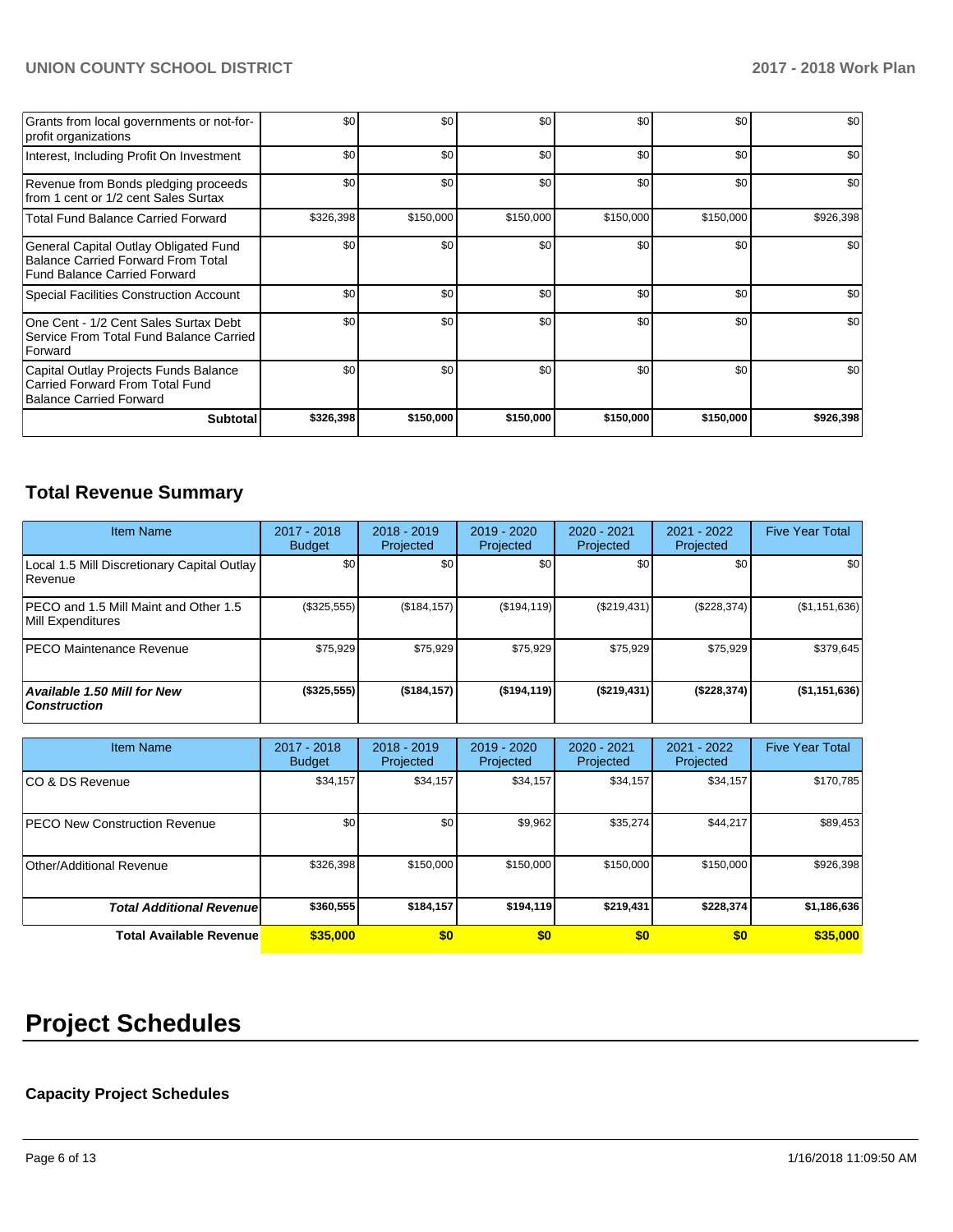A schedule of capital outlay projects necessary to ensure the availability of satisfactory classrooms for the projected student enrollment in K-12 programs.

Nothing reported for this section.

Nothing reported for this section.

# **Other Project Schedules**

Major renovations, remodeling, and additions of capital outlay projects that do not add capacity to schools.

| <b>Project Description</b>                                                         | Location                                          | 2017 - 2018<br><b>Actual Budget</b> | 2018 - 2019<br>Projected | 2019 - 2020<br>Projected | 2020 - 2021<br>Projected | 2021 - 2022<br>Projected | Total        | Funded |
|------------------------------------------------------------------------------------|---------------------------------------------------|-------------------------------------|--------------------------|--------------------------|--------------------------|--------------------------|--------------|--------|
| <b>Chillers</b><br>repairs/replace/rennovate                                       | UNION SENIOR HIGH                                 | \$0                                 | \$0                      | \$0                      | \$100,000                | \$0                      | \$100,000 No |        |
| Replace Gym Roof                                                                   | LAKE BUTLER MIDDLE                                | \$35,000                            | \$0                      | \$0                      | \$0                      | \$0                      | \$35,000 Yes |        |
| <b>Repair Roof and Repave</b><br><b>Transportation Yard</b>                        | <b>UNION</b><br><b>TRANSPORTATION</b>             | \$35,000                            | \$0                      | \$0                      | \$0                      | \$0                      | \$35,000 No  |        |
| reroof Remaining Area at Union<br>County High                                      | UNION SENIOR HIGH                                 | \$0                                 | \$0                      | \$0                      | \$0                      | \$0                      |              | \$0 No |
| Districtwide Maintenance and<br><b>Repairs to County Office</b><br><b>Building</b> | <b>UNION</b><br>SUPERINTENDENT'S<br><b>OFFICE</b> | \$0                                 | \$0                      | \$0                      | \$0                      | \$25,000                 | \$25,000 No  |        |
| Repair Roof of 2 Classroom<br>Pods                                                 | <b>LAKE BUTLER</b><br><b>ELEMENTARY</b>           | \$0                                 | \$0                      | \$0                      | \$0                      | \$35,000                 | \$35,000 No  |        |
| General Maintenance Repairs<br>Districtwide                                        | <b>UNION MAINTENANCE</b>                          | \$42,856                            | \$25,000                 | \$116,388                | \$30,000                 | \$20,000                 | \$234,244 No |        |
| Walkway/Awning<br>Repairs/Replacements/Addition<br>s to LBES, LBMS, and UCHS       | <b>UNION MAINTENANCE</b>                          | \$15,000                            | \$0                      | \$0                      | \$42,000                 | \$0                      | \$57,000 No  |        |
| Chiller<br>Repair/Replacement/Rennovat<br>۱e                                       | <b>LAKE BUTLER MIDDLE</b>                         | \$0                                 | \$143,681                | \$0                      | \$0                      | \$0                      | \$143,681 No |        |
|                                                                                    |                                                   | \$127,856                           | \$168,681                | \$116,388                | \$172,000                | \$80,000                 | \$664,925    |        |

#### **Additional Project Schedules**

Any projects that are not identified in the last approved educational plant survey.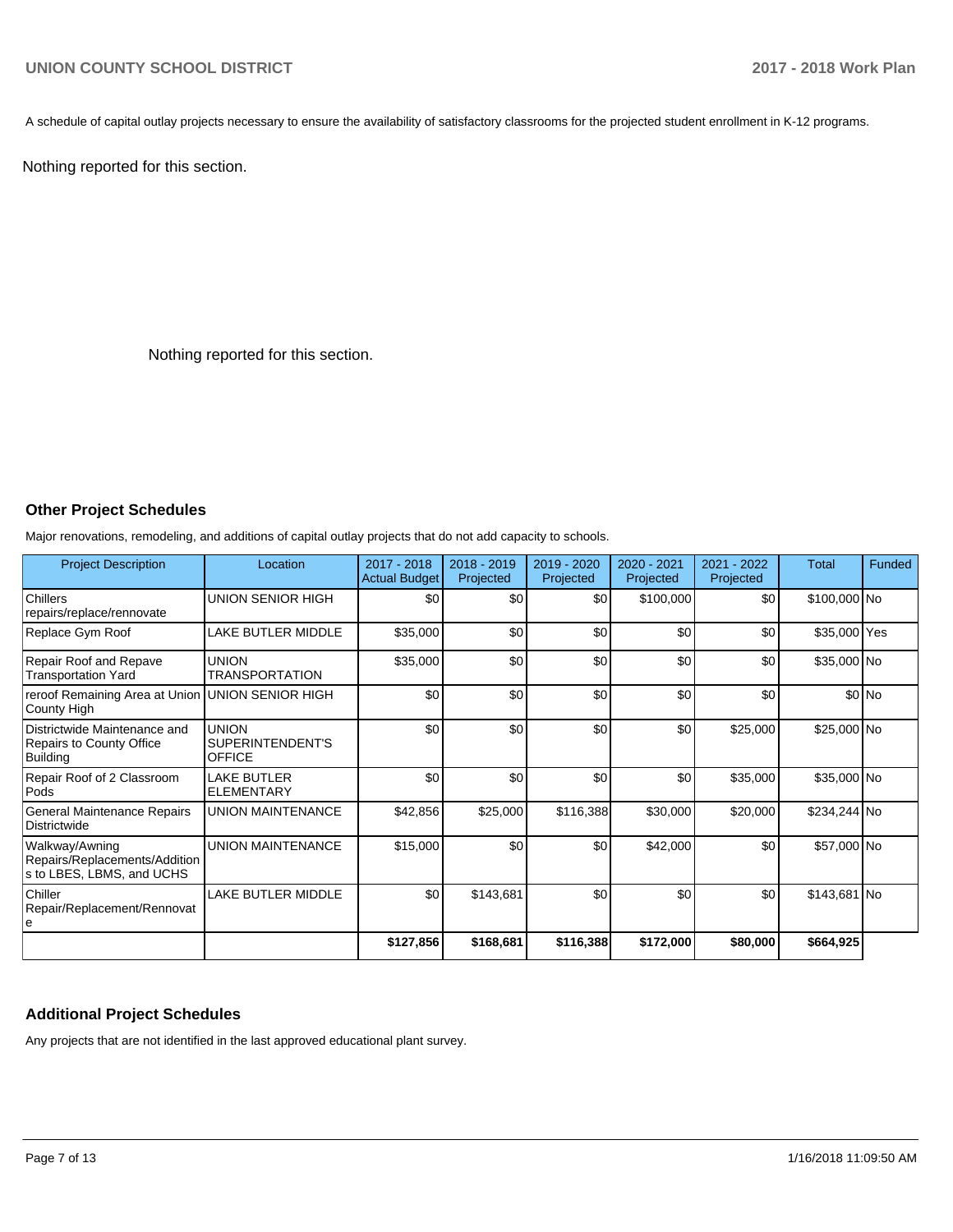| <b>Project Description</b>           | Location                  | <b>Num</b> | 2017 - 2018<br>Classroom Actual Budget | $\vert$ 2018 - 2019<br>Projected | 2019 - 2020<br>Projected | 2020 - 2021<br>Projected | 2021 - 2022<br>Projected | <b>Total</b> | Funded |
|--------------------------------------|---------------------------|------------|----------------------------------------|----------------------------------|--------------------------|--------------------------|--------------------------|--------------|--------|
| Project description not<br>specified | Location not<br>specified |            | \$0                                    | \$0                              | \$0                      | \$0                      | \$0                      |              | \$0 No |
|                                      |                           |            | \$0                                    | \$0                              | \$0                      | \$0                      | \$0                      | \$0          |        |

### **Non Funded Growth Management Project Schedules**

Schedule indicating which projects, due to planned development, that CANNOT be funded from current revenues projected over the next five years.

| <b>Project Description</b>        | 2017 - 2018<br><b>Actual Budget</b> | 2018 - 2019<br>Projected | 2019 - 2020<br>Projected | 2020 - 2021<br>Projected | 2021 - 2022<br>Projected | Total | Funded  |
|-----------------------------------|-------------------------------------|--------------------------|--------------------------|--------------------------|--------------------------|-------|---------|
| Project description not specified | \$0                                 | ا 30                     | \$0                      | \$0                      | \$0                      |       | $$0$ No |
|                                   | \$0                                 | \$0                      | \$0                      | \$0                      | \$0                      | \$0   |         |

# **Tracking**

### **Capacity Tracking**

| Location                           | $2017 -$<br>2018 Satis.<br>Stu. Sta. | Actual<br>$2017 -$<br>2018 FISH<br>Capacity | Actual<br>$2016 -$<br>2017<br><b>COFTE</b> | # Class<br><b>Rooms</b> | Actual<br>Average<br>$2017 -$<br>2018 Class<br><b>Size</b> | Actual<br>$2017 -$<br>2018<br><b>Utilization</b> | <b>New</b><br>Stu.<br><b>Capacity</b> | <b>New</b><br>Rooms to<br>be<br>Added/Re<br>moved | Projected<br>$2021 -$<br>2022<br><b>COFTE</b> | Projected<br>$2021 -$<br>2022<br><b>Utilization</b> | Projected<br>$2021 -$<br>2022 Class<br><b>Size</b> |
|------------------------------------|--------------------------------------|---------------------------------------------|--------------------------------------------|-------------------------|------------------------------------------------------------|--------------------------------------------------|---------------------------------------|---------------------------------------------------|-----------------------------------------------|-----------------------------------------------------|----------------------------------------------------|
| UNION SENIOR HIGH                  | 958                                  | 814                                         | 541                                        | 44                      | 12 <sub>1</sub>                                            | 66.00 %                                          |                                       |                                                   | 575                                           | 71.00 %                                             | 13                                                 |
| LAKE BUTLER MIDDLE                 | 971                                  | 873                                         | 711                                        | 42                      | 17                                                         | 81.00 %                                          |                                       |                                                   | 750                                           | 86.00 %                                             | 18                                                 |
| lLAKE BUTLER<br><b>IELEMENTARY</b> | 1.161                                | 1.161                                       | 945                                        | 64                      | 15                                                         | 81.00 %                                          |                                       |                                                   | 1.000                                         | 86.00 %                                             | 16                                                 |
|                                    | 3.090                                | 2.848                                       | 2.197                                      | 150                     | 15                                                         | 77.16 %                                          | 0                                     | 0                                                 | 2.325                                         | 81.64 %                                             | 16                                                 |

The COFTE Projected Total (2,325) for 2021 - 2022 must match the Official Forecasted COFTE Total (2,181 ) for 2021 - 2022 before this section can be completed. In the event that the COFTE Projected Total does not match the Official forecasted COFTE, then the Balanced Projected COFTE Table should be used to balance COFTE.

| Projected COFTE for 2021 - 2022 |       |  |  |  |  |
|---------------------------------|-------|--|--|--|--|
| Elementary (PK-3)               | 692   |  |  |  |  |
| Middle (4-8)                    | 932   |  |  |  |  |
| High (9-12)                     | 557   |  |  |  |  |
|                                 | 2,181 |  |  |  |  |

| <b>Grade Level Type</b> | <b>Balanced Projected</b><br>COFTE for 2021 - 2022 |
|-------------------------|----------------------------------------------------|
| Elementary (PK-3)       | -104                                               |
| Middle $(4-8)$          | -18                                                |
| High (9-12)             | -22                                                |
|                         | 2,181                                              |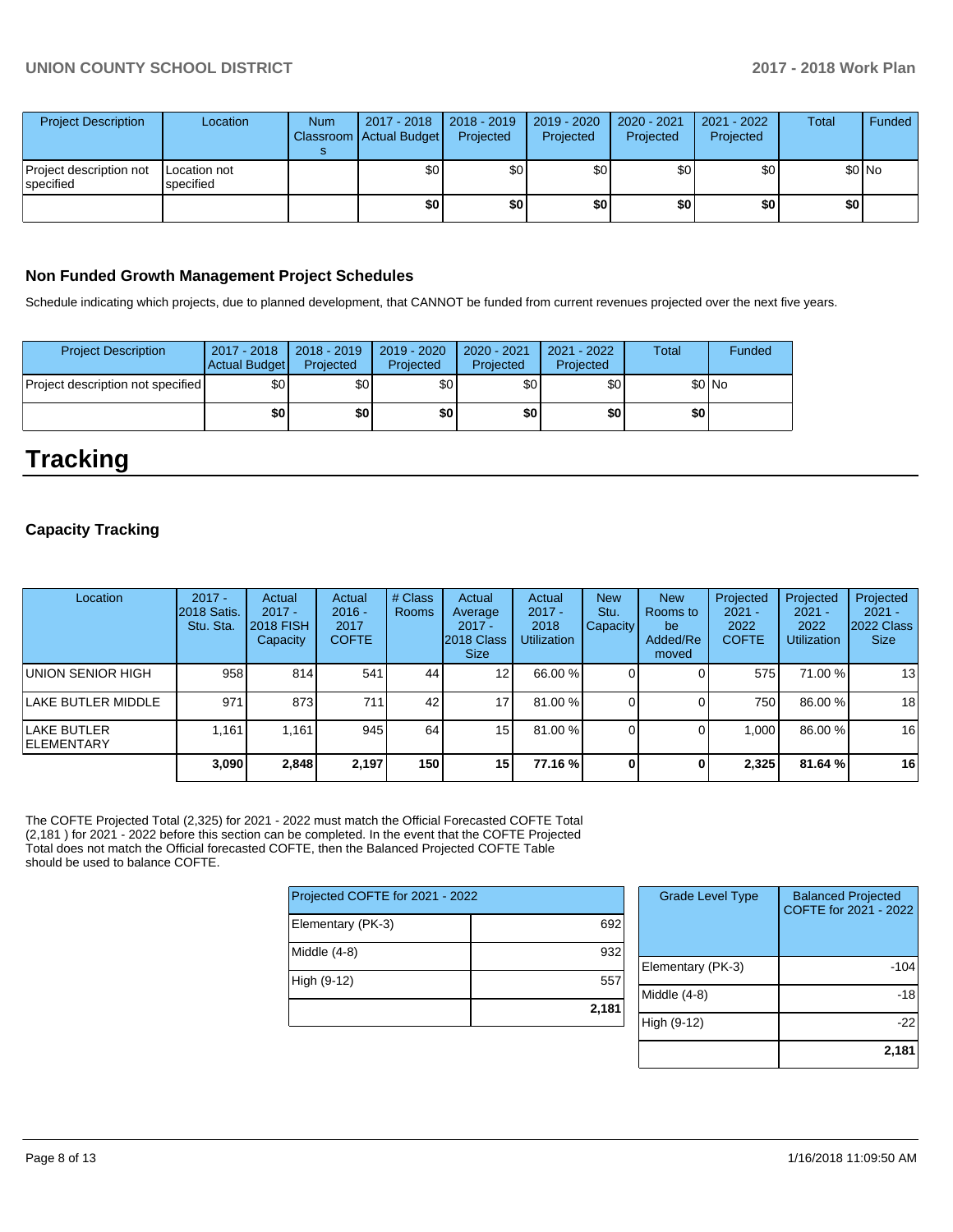#### **Relocatable Replacement**

Number of relocatable classrooms clearly identified and scheduled for replacement in the school board adopted financially feasible 5-year district work program.

| Location                               | $-2018$<br>2017 | $2018 - 2019$ | $2019 - 2020$ | 2020 - 2021 | $-2022'$<br>2021 | Year 5 Total |
|----------------------------------------|-----------------|---------------|---------------|-------------|------------------|--------------|
| <b>Total Relocatable Replacements:</b> |                 |               |               |             |                  | 0            |

#### **Charter Schools Tracking**

Information regarding the use of charter schools.

Nothing reported for this section.

#### **Special Purpose Classrooms Tracking**

The number of classrooms that will be used for certain special purposes in the current year, by facility and type of classroom, that the district will, 1), not use for educational purposes, and 2), the co-teaching classrooms that are not open plan classrooms and will be used for educational purposes.

| School                               | <b>School Type</b> | # of Elementary<br><b>K-3 Classrooms</b> | # of Middle 4-8<br><b>Classrooms</b> | $#$ of High 9-12<br><b>Classrooms</b> | # of $ESE$<br><b>Classrooms</b> | # of Combo<br><b>Classrooms</b> | Total<br><b>Classrooms</b> |
|--------------------------------------|--------------------|------------------------------------------|--------------------------------------|---------------------------------------|---------------------------------|---------------------------------|----------------------------|
| <b>Total Educational Classrooms:</b> |                    |                                          |                                      |                                       |                                 |                                 | 0                          |
|                                      |                    |                                          |                                      |                                       |                                 |                                 |                            |
| School                               | School Type        | # of Elementary<br><b>K-3 Classrooms</b> | # of Middle 4-8<br><b>Classrooms</b> | $#$ of High 9-12<br><b>Classrooms</b> | # of $ESE$<br><b>Classrooms</b> | # of Combo<br>Classrooms        | Total<br>Classrooms        |
| <b>Total Co-Teaching Classrooms:</b> |                    |                                          |                                      |                                       |                                 |                                 | 0                          |

#### **Infrastructure Tracking**

**Necessary offsite infrastructure requirements resulting from expansions or new schools. This section should include infrastructure information related to capacity project schedules and other project schedules (Section 4).** 

Not Specified

**Proposed location of planned facilities, whether those locations are consistent with the comprehensive plans of all affected local governments, and recommendations for infrastructure and other improvements to land adjacent to existing facilities. Provisions of 1013.33(12), (13) and (14) and 1013.36 must be addressed for new facilities planned within the 1st three years of the plan (Section 5).** 

Not Specified

**Consistent with Comp Plan?** No

#### **Net New Classrooms**

The number of classrooms, by grade level and type of construction, that were added during the last fiscal year.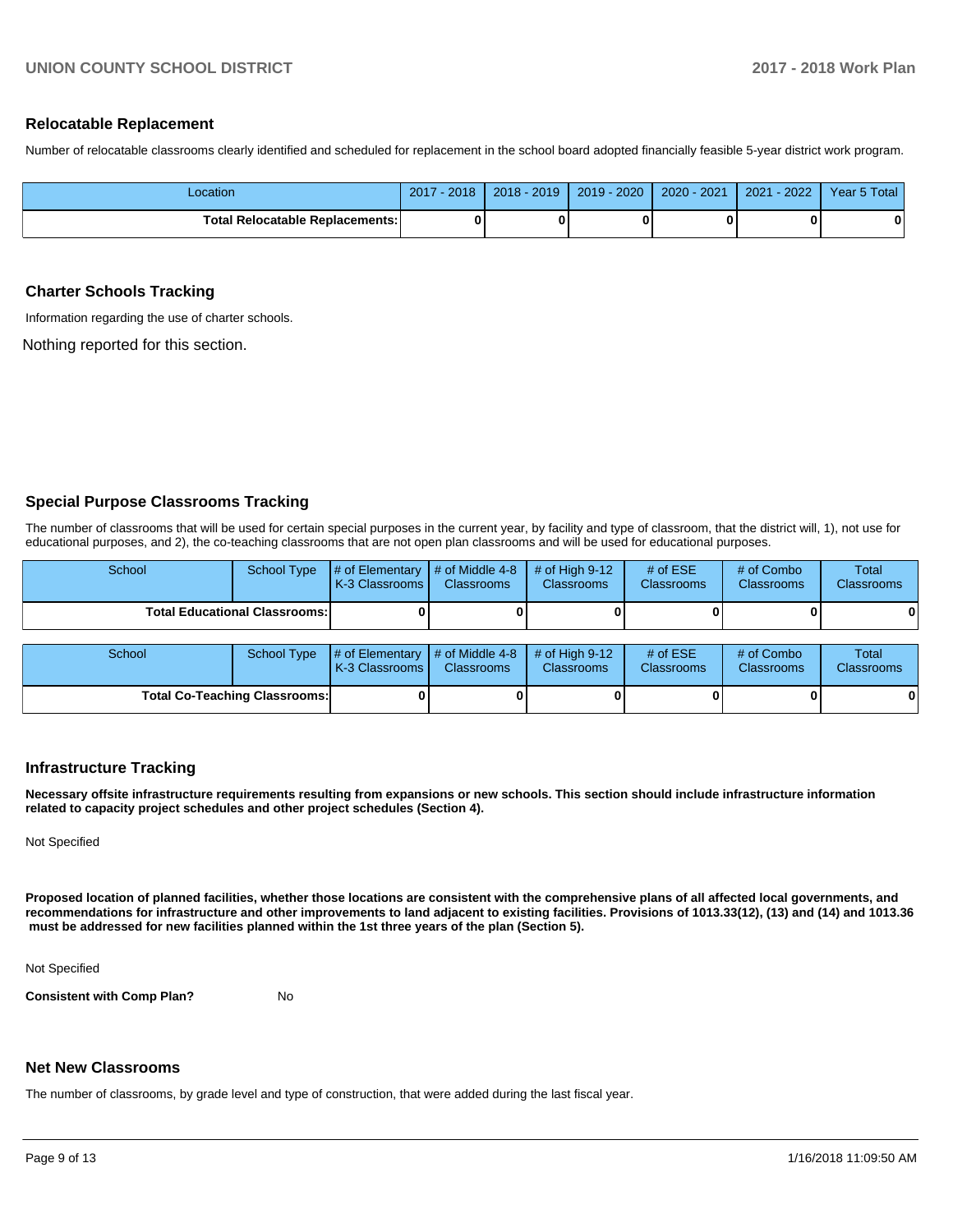| List the net new classrooms added in the 2016 - 2017 fiscal year.                                                                                       |                              |                            |                                | List the net new classrooms to be added in the 2017 - 2018 fiscal<br>year. |                                                                        |                            |                                |                        |
|---------------------------------------------------------------------------------------------------------------------------------------------------------|------------------------------|----------------------------|--------------------------------|----------------------------------------------------------------------------|------------------------------------------------------------------------|----------------------------|--------------------------------|------------------------|
| "Classrooms" is defined as capacity carrying classrooms that are added to increase<br>capacity to enable the district to meet the Class Size Amendment. |                              |                            |                                |                                                                            | Totals for fiscal year 2017 - 2018 should match totals in Section 15A. |                            |                                |                        |
| Location                                                                                                                                                | $2016 - 2017$ #<br>Permanent | $2016 - 2017$ #<br>Modular | $2016 - 2017$ #<br>Relocatable | $2016 - 2017$<br>Total                                                     | $2017 - 2018$ #<br>Permanent                                           | $2017 - 2018$ #<br>Modular | $2017 - 2018$ #<br>Relocatable | $2017 - 2018$<br>Total |
| Elementary (PK-3)                                                                                                                                       |                              |                            |                                |                                                                            |                                                                        |                            |                                | $\Omega$               |
| Middle (4-8)                                                                                                                                            |                              |                            |                                |                                                                            |                                                                        |                            |                                | 0                      |
| High (9-12)                                                                                                                                             |                              |                            |                                |                                                                            |                                                                        |                            |                                | 0                      |
|                                                                                                                                                         |                              |                            |                                |                                                                            |                                                                        |                            |                                |                        |

#### **Relocatable Student Stations**

Number of students that will be educated in relocatable units, by school, in the current year, and the projected number of students for each of the years in the workplan.

| <b>Site</b>                   | 2017 - 2018 | $2018 - 2019$ | $2019 - 2020$ | $2020 - 2021$ | 2021 - 2022 | 5 Year Average |
|-------------------------------|-------------|---------------|---------------|---------------|-------------|----------------|
| UNION SENIOR HIGH             |             |               |               |               |             | 0              |
| <b>ILAKE BUTLER MIDDLE</b>    | 66          | 66            | 66            | 66            | 66          | 66             |
| <b>LAKE BUTLER ELEMENTARY</b> | 328         | 306           | 306           | 306           | 306         | 310            |

| <b>Totals for UNION COUNTY SCHOOL DISTRICT</b>    |                  |       |       |       |         |       |
|---------------------------------------------------|------------------|-------|-------|-------|---------|-------|
| Total students in relocatables by year.           | 394 <sub>1</sub> | 372   | 372   | 3721  | 3721    | 376   |
| Total number of COFTE students projected by year. | 2.170            | 2,201 | 2,217 | 2.189 | 2,181   | 2.192 |
| Percent in relocatables by year.                  | $18 \%$          | 17%   | 17%   | 17 %  | $17 \%$ | 17%   |

# **Leased Facilities Tracking**

Exising leased facilities and plans for the acquisition of leased facilities, including the number of classrooms and student stations, as reported in the educational plant survey, that are planned in that location at the end of the five year workplan.

| Location               | # of Leased<br>Classrooms 2017 -<br>2018 | <b>FISH Student</b><br><b>Stations</b> | Owner | # of Leased<br>Classrooms 2021 -<br>2022 | <b>FISH Student</b><br><b>Stations</b> |
|------------------------|------------------------------------------|----------------------------------------|-------|------------------------------------------|----------------------------------------|
| UNION SENIOR HIGH      |                                          |                                        |       |                                          |                                        |
| LAKE BUTLER MIDDLE     |                                          |                                        |       |                                          |                                        |
| LAKE BUTLER ELEMENTARY |                                          |                                        |       |                                          |                                        |
|                        |                                          |                                        |       |                                          |                                        |

#### **Failed Standard Relocatable Tracking**

Relocatable units currently reported by school, from FISH, and the number of relocatable units identified as 'Failed Standards'.

Nothing reported for this section.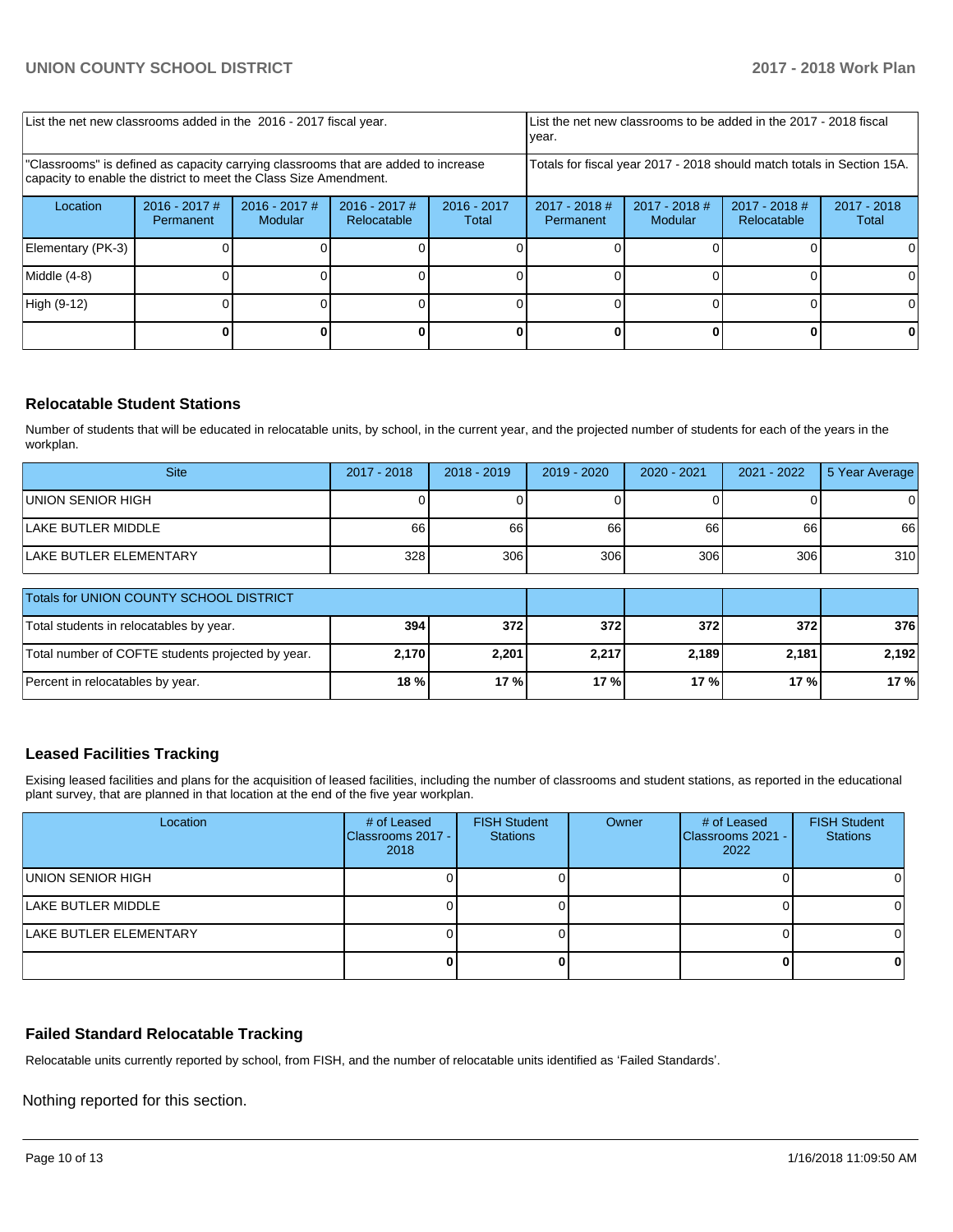# **Planning**

#### **Class Size Reduction Planning**

**Plans approved by the school board that reduce the need for permanent student stations such as acceptable school capacity levels, redistricting, busing, year-round schools, charter schools, magnet schools, public-private partnerships, multitrack scheduling, grade level organization, block scheduling, or other alternatives.**

ROOFING REPAIRS AND REPLACEMENTS AT LAKE BUTLER ELEMENTARY SCHOOL, Lake Butler Middle School and Union County High School. Fire alarm and intercom repairs throughout district. Chiller replacement and repair at Union County High School. Chiller repair/replacement at LBMS. Boiler replacements and repairs at LBMS and UCHS. Maintenance and Repairs throughout district. Paving and fencing repairs throughout all district.

#### **School Closure Planning**

**Plans for the closure of any school, including plans for disposition of the facility or usage of facility space, and anticipated revenues.** 

No school closures planned.

# **Long Range Planning**

#### **Ten-Year Maintenance**

District projects and locations regarding the projected need for major renovation, repair, and maintenance projects within the district in years 6-10 beyond the projects plans detailed in the five years covered by the work plan.

Nothing reported for this section.

#### **Ten-Year Capacity**

Schedule of capital outlay projects projected to ensure the availability of satisfactory student stations for the projected student enrollment in K-12 programs for the future 5 years beyond the 5-year district facilities work program.

Nothing reported for this section.

#### **Ten-Year Planned Utilization**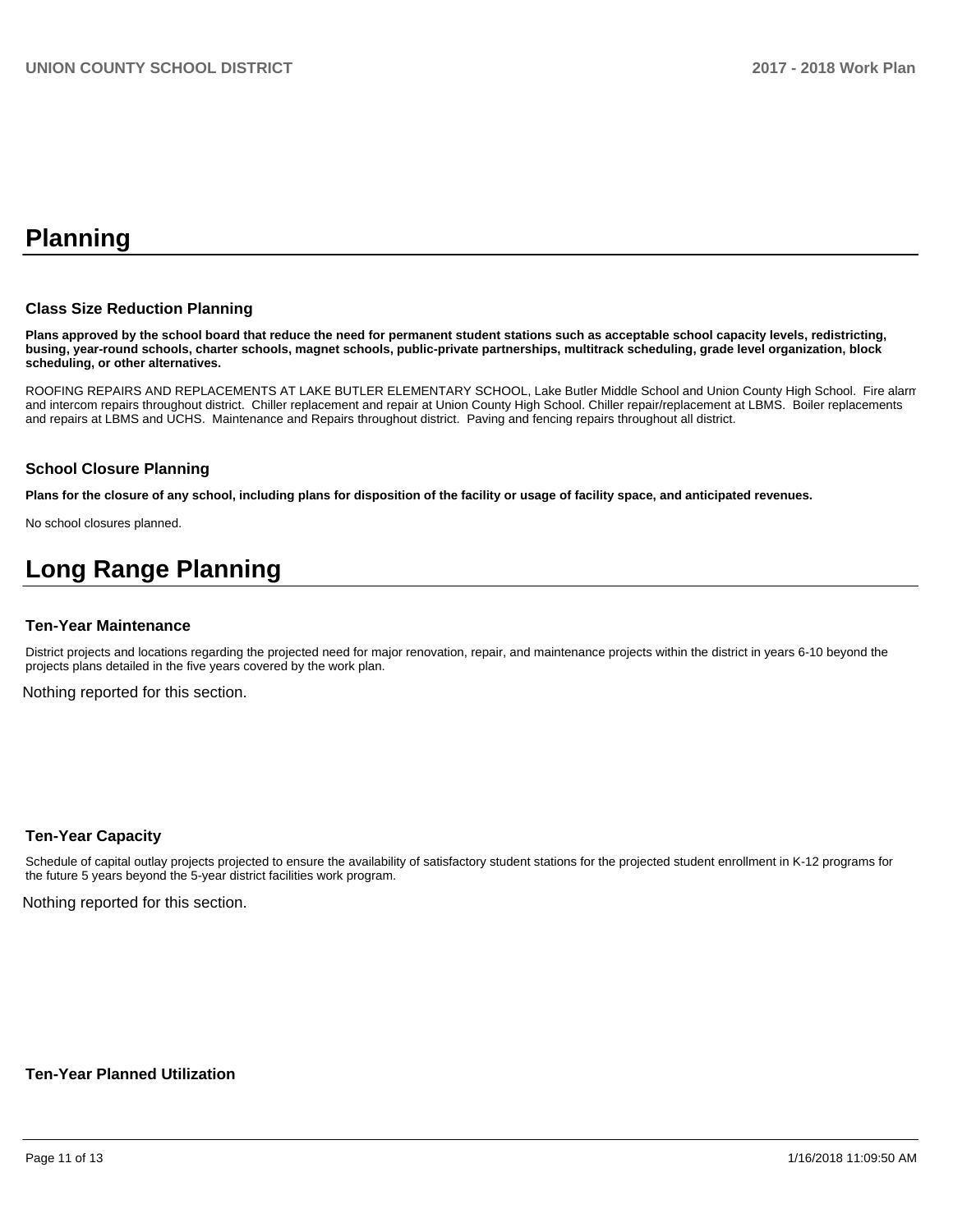Schedule of planned capital outlay projects identifying the standard grade groupings, capacities, and planned utilization rates of future educational facilities of the district for both permanent and relocatable facilities.

| <b>Grade Level Projections</b>   | <b>FISH</b><br>Student<br><b>Stations</b> | Actual 2016 -<br><b>2017 FISH</b><br>Capacity | Actual<br>$2016 -$<br>2017<br><b>COFTE</b> | Actual 2016 - 2017<br><b>Utilization</b> | Actual 2017 - 2018 / 2026 - 2027 new<br>Student Capacity to be added/removed | Projected 2026 -<br><b>2027 COFTE</b> | Projected 2026 -<br>2027 Utilization |
|----------------------------------|-------------------------------------------|-----------------------------------------------|--------------------------------------------|------------------------------------------|------------------------------------------------------------------------------|---------------------------------------|--------------------------------------|
| Elementary - District<br> Totals | 1.161                                     | 1.161                                         | 945.49                                     | 81.40 %                                  |                                                                              | 1.000                                 | 86.13 %                              |
| Middle - District Totals         | 971                                       | 873                                           | 710.93                                     | 81.44 %                                  |                                                                              | 750                                   | 85.91 %                              |
| High - District Totals           | 958                                       | 814                                           | 541.03                                     | 66.46 %                                  |                                                                              | 565                                   | 69.41 %                              |
| Other - ESE, etc                 |                                           |                                               | 0.00                                       | 0.00%                                    |                                                                              |                                       | 0.00 %                               |
|                                  | 3,090                                     | 2,848                                         | 2,197.45                                   | 77.16 %                                  |                                                                              | 2,315                                 | 81.29%                               |

**Combination schools are included with the middle schools for student stations, capacity, COFTE and utilization purposes because these facilities all have a 90% utilization factor. Use this space to explain or define the grade groupings for combination schools.** 

No comments to report.

#### **Ten-Year Infrastructure Planning**

**Proposed Location of Planned New, Remodeled, or New Additions to Facilities in 06 thru 10 out years (Section 28).**

Nothing reported for this section.

Plans for closure of any school, including plans for disposition of the facility or usage of facility space, and anticipated revenues in the 06 thru 10 out **years (Section 29).**

Nothing reported for this section.

#### **Twenty-Year Maintenance**

District projects and locations regarding the projected need for major renovation, repair, and maintenance projects within the district in years 11-20 beyond the projects plans detailed in the five years covered by the work plan.

Nothing reported for this section.

#### **Twenty-Year Capacity**

Schedule of capital outlay projects projected to ensure the availability of satisfactory student stations for the projected student enrollment in K-12 programs for the future 11-20 years beyond the 5-year district facilities work program.

Nothing reported for this section.